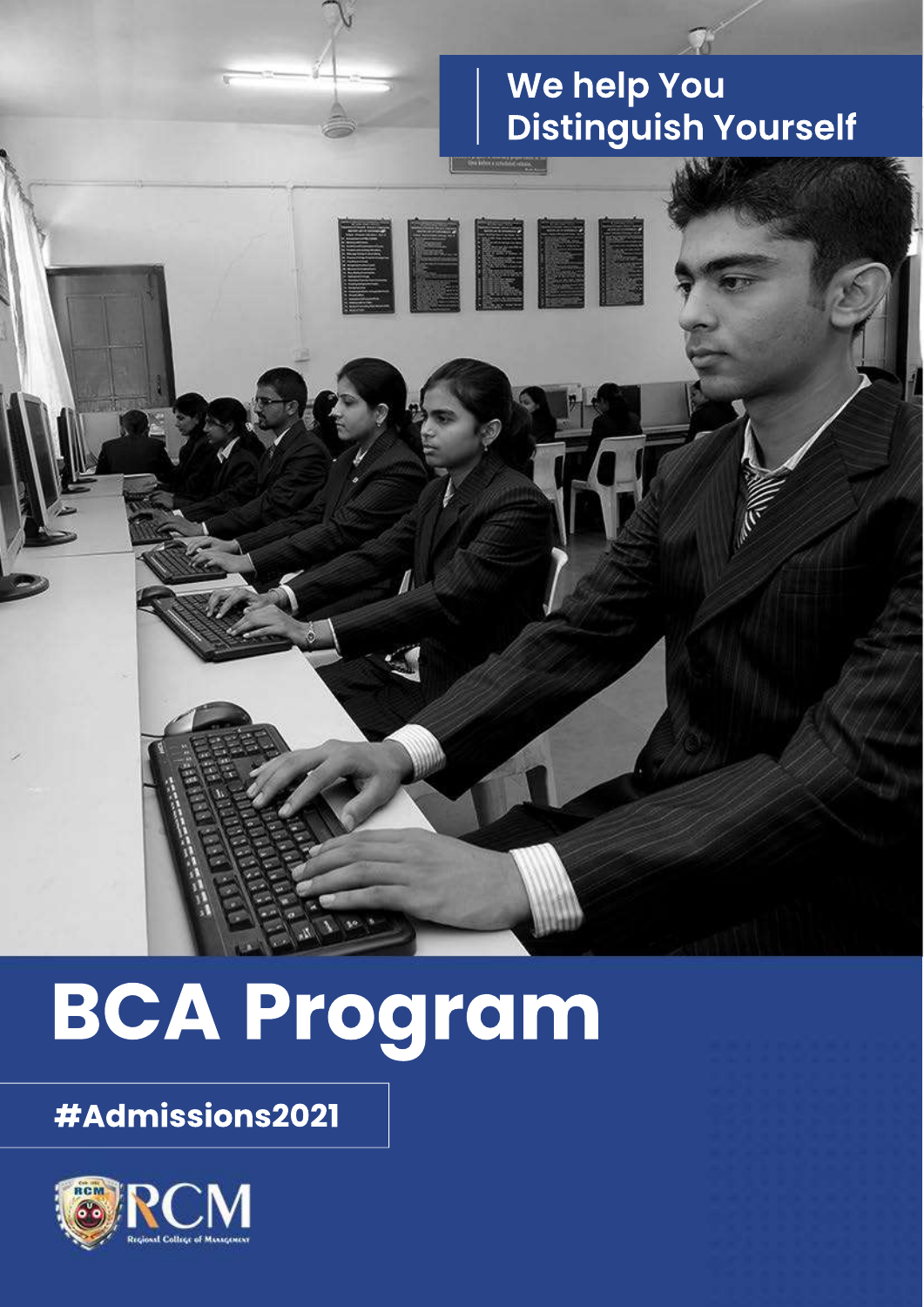## **ABOUTRCM**

#### We Reimagined Education. Now It's Time for You to Reimagine Your *Future.*

In 1982, we founded the Regional college of Management with a bold purpose – a management university that aims to advance human knowledge, educate leaders and cultivate an informed citizenry.

4 decades later, this vision is thriving. Across Grounds - and throughout the country - RCM students, faculties, staffs and alumni challenge convention, break barriers and pursue the unexceptional.



## **WHY RCM?**

We're one of the leading management institutions, boasting about our.

- > State-of-the-art campus, over 135,000 square area, located at the heart of the city.
- > Diverse and distinguished faculty
- **>** Case-based Education Pedagogy
- > Internships/Pre-Placement that don't teach but train
- **>** 100% Placement PAN-India and globally.
- **>** Awards and Accreditations: Click here for more
- **>** Locational Advantage as the city is steeped in innovation and enterprise and is marked as the hub for accommodating the next-phase of ramp-up and expansion by Information Technology (IT) and ITes (IT enabled services), high performing SMEs and impressive start ups.

A wealth of opportunities to give you a niche such as:



As one of the nation's leading management institutions, we push the boundaries of what's possible - always in the name of the greater good.

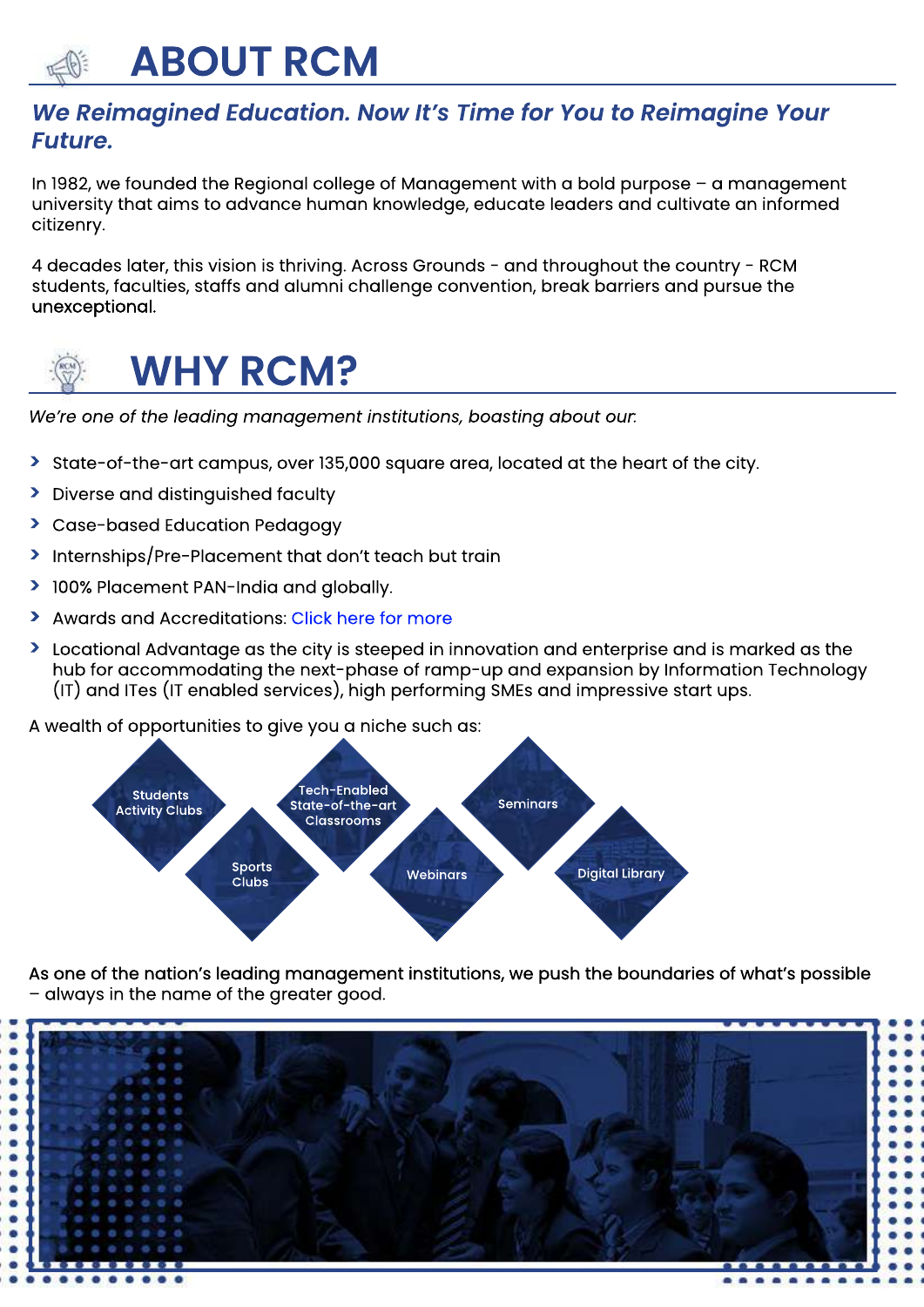

| <b>TOTAL COURSE FEE</b> | Rs. 1,80,000/- |
|-------------------------|----------------|
| 5th Installment         | Rs. 21,500/-   |
| 4th Installement        | Rs. 27,000/-   |
| 3rd Installment         | Rs. $27,000/-$ |
| 2nd Installemnt         | Rs. 27, 000/-  |
| Ist Installment         | Rs. 27, 000/-  |
| <b>During Admission</b> | Rs. 27, 000/-  |
| <b>During Booking</b>   | Rs. 20, 000/-  |
| <b>Application Fee</b>  | $Rs. 3,500/-$  |
|                         |                |

**120 SEATS** 

**HOSTEL FEE AC:Rs.38,000/-(PerYear) Non-AC:Rs.25,000/-(PerYear)**



Scholarships are available to students based on their past performance.

- >=91% marks: - 20,000 /-
- Between 81%-90%: 15,000/-
- **•**Between70%-80%:-10,000/-

RCM is committed to making its world-class education accessible & affordable for students from all walks of life. This is made possible through our need-based Financial Aid philosophy.

Usually several banks are interested in offering loans to those admitted to the bachelor's or master's programs. Interested students, apart from their own banking sources, can approach bank branches of Indian banks for financial assistance.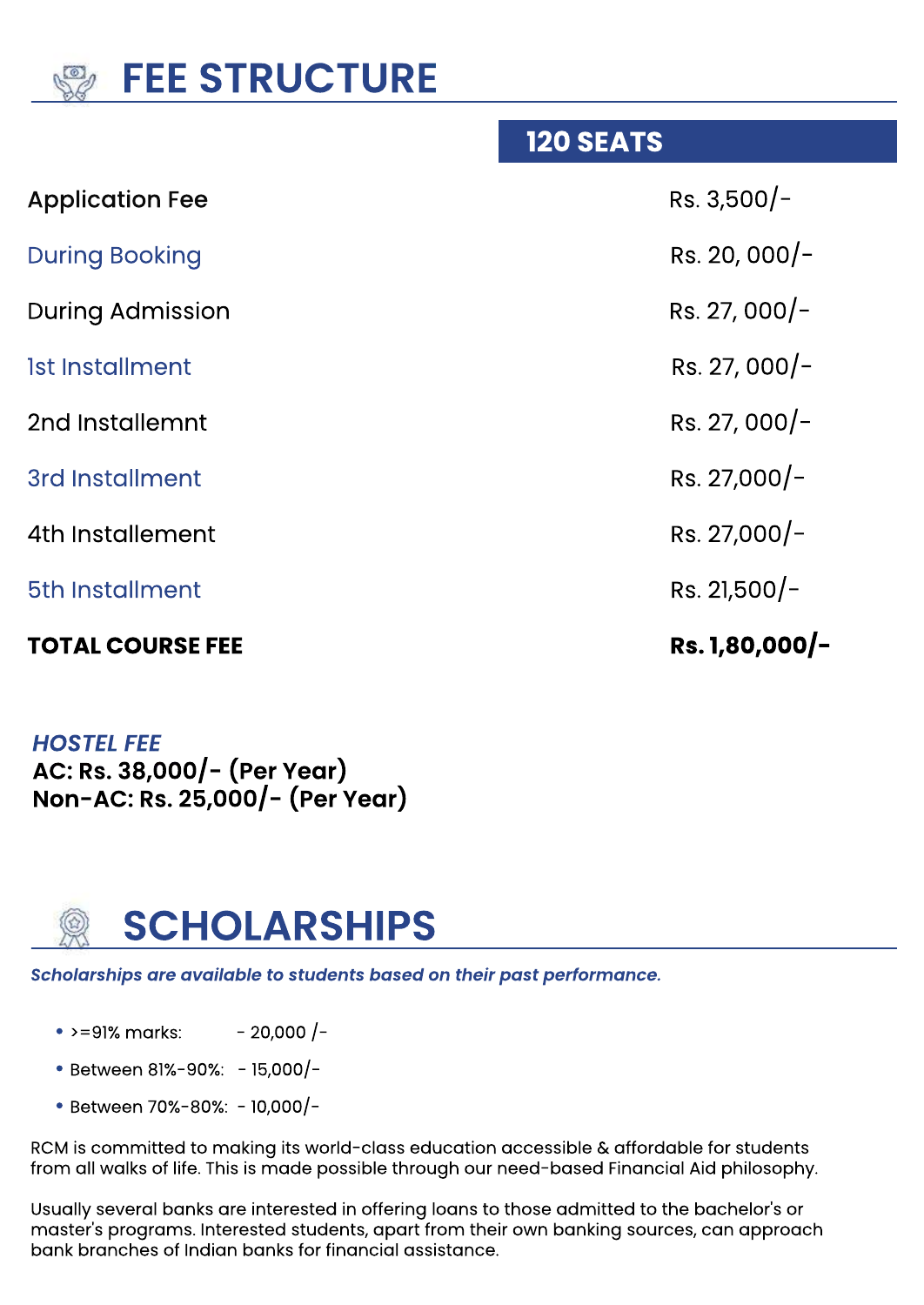

English[AbilityEnhancementCourse-I]**|**ProgrammingusingC[CoreCourse-I]**|**CLABCore [Course-IPractical]**|**ComputerOrganization[CoreCourse-II]**|**ComputerOrganizationLAB [CoreCourse-IIPractical]**|**DiscreteStructures[GenericElective-I]**|** Discrete Structures LAB [Generic Elective-I Practical]

#### 2<sup>nd</sup> Semester

1stemente – Jacob Barnett, amerikansk konstantiner<br>1stementer – Jacob Barnett, amerikansk konstantiner<br>1stementer – Jacob Barnett, amerikansk konstantiner

Environmental Science [Ability Enhancement Course-II] | Programming using C++ [Core Course-III]**|**C++LAB[CoreCourse-IIIPractical]**|**DataStructures[CoreCourse-IV]**|** Data Structures LAB [Core Course-IV Practical] | Numerical Techniques [Generic Elective-II] | Numerical Techniques LAB Generic Elective-II Practical

#### 3rd Semester

JAVAProgramming[CoreCourse-V]**|**JAVAProgrammingLAB[CoreCourse-VPractical]**|** Computer Architecture [Core Course-VI] | Computer Architecture LAB [Core Course-VI Practical] **|**OperatingSystem [CoreCourse-VII]**|**OperatingSystem LAB[CoreCourse-VIIPractical]**|** HTML Programming [Skill Enhancement Course-I] Statistics and Probability [Generic Elective-III]**|**S&PLAB[GeneralElective-IIIPractical]

#### 4<sup>th</sup> Semester

DataCommunication[CoreCourse-VIII]**|**DataCommunicationLAB[CoreCourse-VIIIPractical]**|** DatabaseSystems[CoreCourse-IX]**|**DatabaseSystemsLAB[CoreCourse-IXPractical]**|** Microprocessor[CoreCourse-X]**|**MicroprocessorLAB[CoreCourse-XPractical]**|**PHPProgramming[SkillEnhancementCourse-II]**|**ProgramminginVisualBasic[GenericElective-IV]**|** Visual Basic LAB [General Elective-IV Practical] | Software Engineering [Core Course-XI]

#### 5<sup>th</sup> Semester

SoftwareEngineeringLAB[CoreCourse-XIPractical]**|**ComputerGraphics[CoreCourse-XII]**|** CGLAB[CoreCourse-XIIPractical]**|**Accounting&FinancialManagement[DisciplineSpecific Elective-I]**|**AFMLAB[DisciplineSpecific-IPractical]**|**ASP.NET[DisciplineSpecificElective-II]**|** ASP.NETLAB[DisciplineSpecificElective-IIPractical]**|**InternetTechnologyLAB [Core Course-XIII Practical]

#### 6<sup>th</sup> Semester

Multimedia&Applications[CoreCourse-XIV]**|**Multimedia&ApplicationsLAB [CoreCourse-XIVPractical]**|**E-Commerce[DisciplineSpecificElective-III]**|**E-CommerceLAB [Discipline Specific Elective-III Practical] | Project-Work [Discipline Specific Practical Work]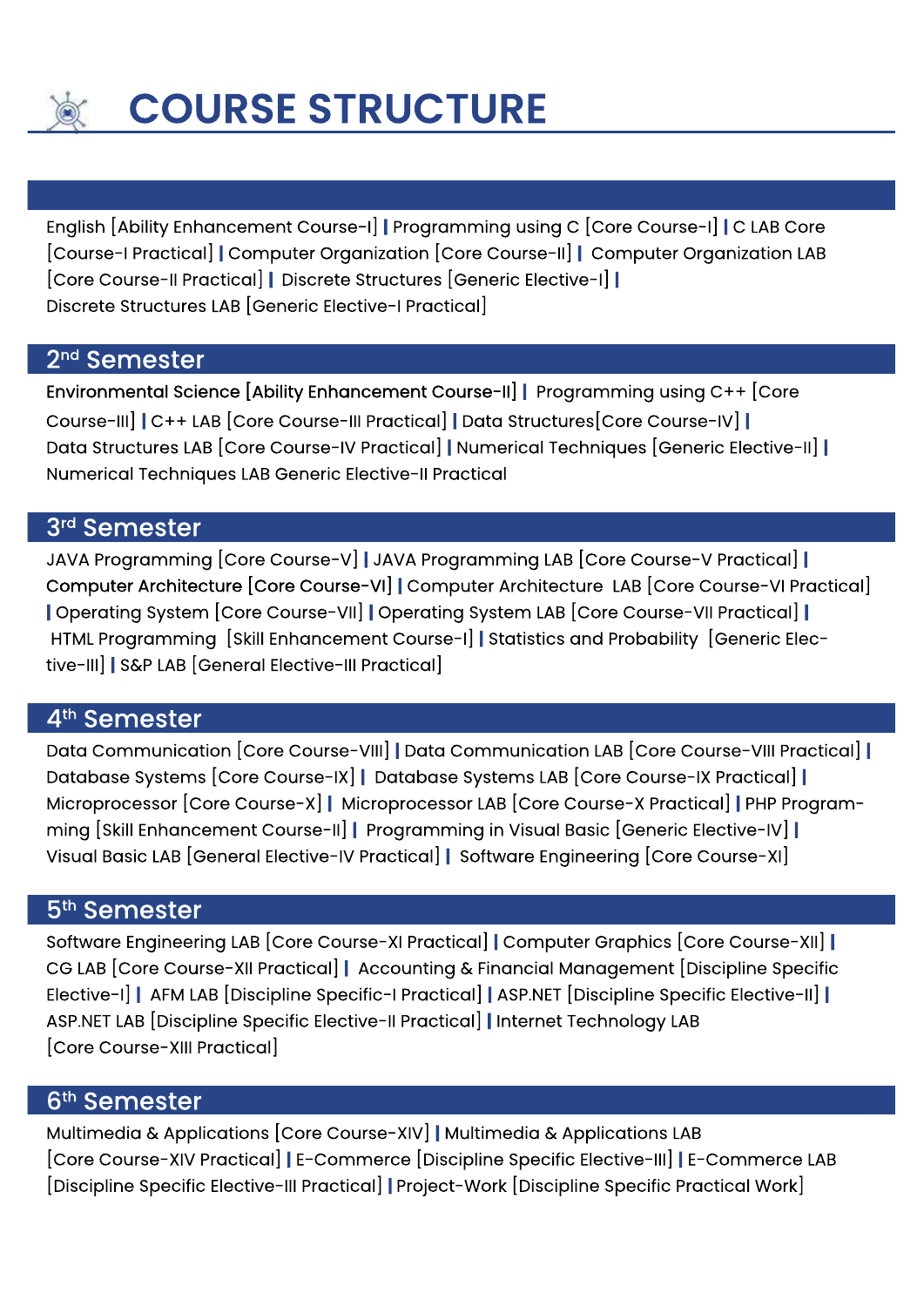## **DOCUMENTSREQUIRED**

Submit One set of photocopies of the following documents and photographs while admission.

- **•** Class10th,12th marksheetandCertificate
- Recent colored pass port size(2 nos.) and 2 coloured stamp size photographs
- **Adhar Card**

Original documents to be submitted at the time of admission are:

- **College Leaving Certificate**
- **Migration Certificate**
- **Conduct Certificate from the institute last attended**

(All Original certificates and mark sheets will be verified at the time of admission)

## **CAREEROPPORTUNITIES**

*Graduates of this course are eligible to work in job profiles such as:* 



BCA graduates also have good employability opportunities in public sector organizations. Government organizations like the Indian Air Force (IAF), Indian Army, and Indian Navy.

A sample of our graduate destinations include: TATA Motors, Bajaj Allianz, Reliance Jio, Berger Paints, Genpact, ICICI Prudential, IBM Concentrix, Asian Heart Institute and Research Center, Exide Industries, and OYO Rooms.

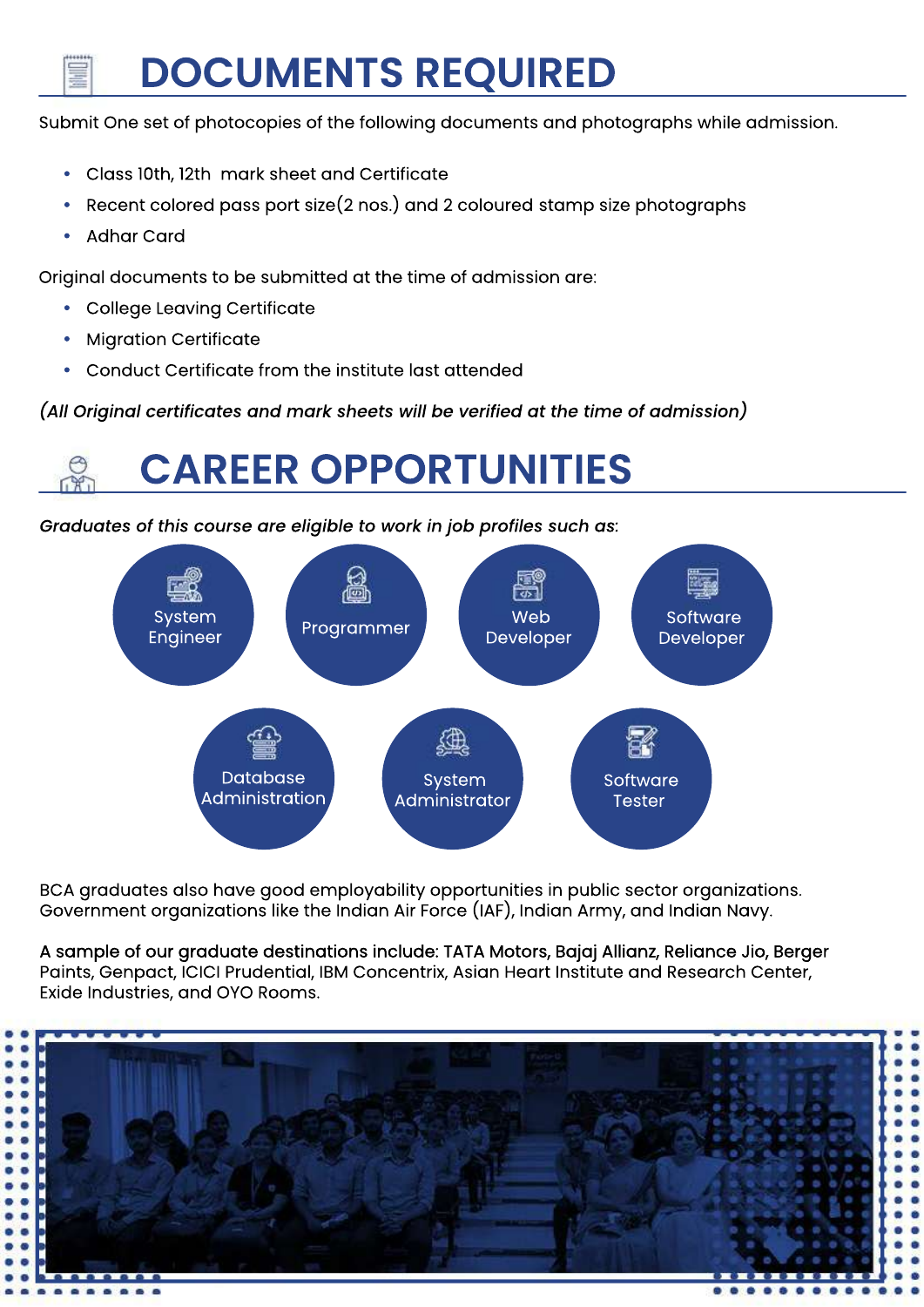#### **RCMCOMMUNITY**  $\delta_{\alpha}$



Lasting friendships. Exclusive connections. Invaluable academic and career prep. This is the RCM Academic Home, a one of-a-kind living experience for future business leaders like you.

#### RCM COMMUNITY HELP EACH OTHER SUCCEED—IN UNIVERSITY AND THROUGHOUT THEIR CAREERS.

| Find your people                                                                                                                | <b>Feel Empowered</b>                                                                                                                                                  | <b>Celebrate diversity</b>                                                                                                                     |
|---------------------------------------------------------------------------------------------------------------------------------|------------------------------------------------------------------------------------------------------------------------------------------------------------------------|------------------------------------------------------------------------------------------------------------------------------------------------|
| Our student organizations enable you<br>to make connections and friends, ex-<br>plore your interests, and build your<br>resume. | Here students inspire one another to<br>achieve more. Partnerships with stu-<br>dents, faculty, and staff provide en-<br>couragement, support, and opportuni-<br>ties. | Here you'll find support and resources<br>for everything and an inclusive com- $^\prime$<br>munity that embraces people of all<br>backgrounds. |

Your RCM experience will include moments that challenge your resilience—and you'll find mentors, programs, and resources to develop your capacity to thrive. Our community supports your ability to achieve balance and manage stress, a skill set that will benefit you as a student and in your professional life.

By the time, you pass out from RCM and start your career, you will be experienced, confident, and equipped with every skillset required for the challenging marketplace.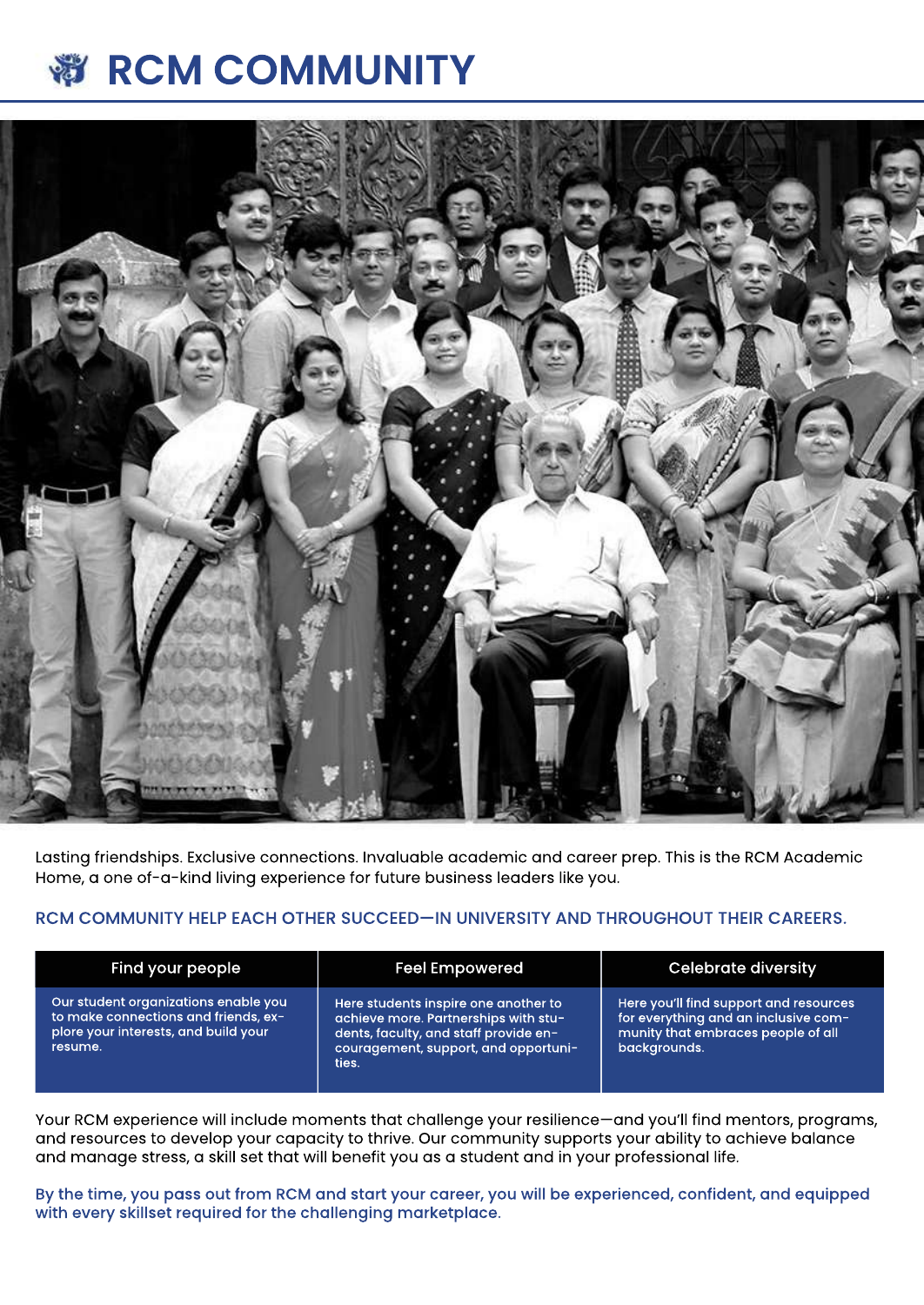## 彩 RCM COMMUNITY



OUR FACULTY AND STAFF'S UNPARALLELED INVESTMENT IN YOUR EDUCATION ENABLES YOU TO **ACHIEVE YOUR OWN TRUE SUCCESS.** 

Lasting friendships. Exclusive connections. Invaluable academic and career prep. This is the RCM Academic Home, a one of-a-kind living experience for future

business leaders like you.

RCM professors are your mentors and coaches. They're also masters of straight talk-telling you what you need to hear to be your best. So, when you need feedback, when you want to share good news, or when you need guidance in making a tough decision about your future, you'll know where to turn.

The RGBS faculty want to create real relationships with you. They are invested in you as a person-who you are and what you want to do-and they're there to help you do your best.

# YOUR SUCCESS IS OUR SUCCESS